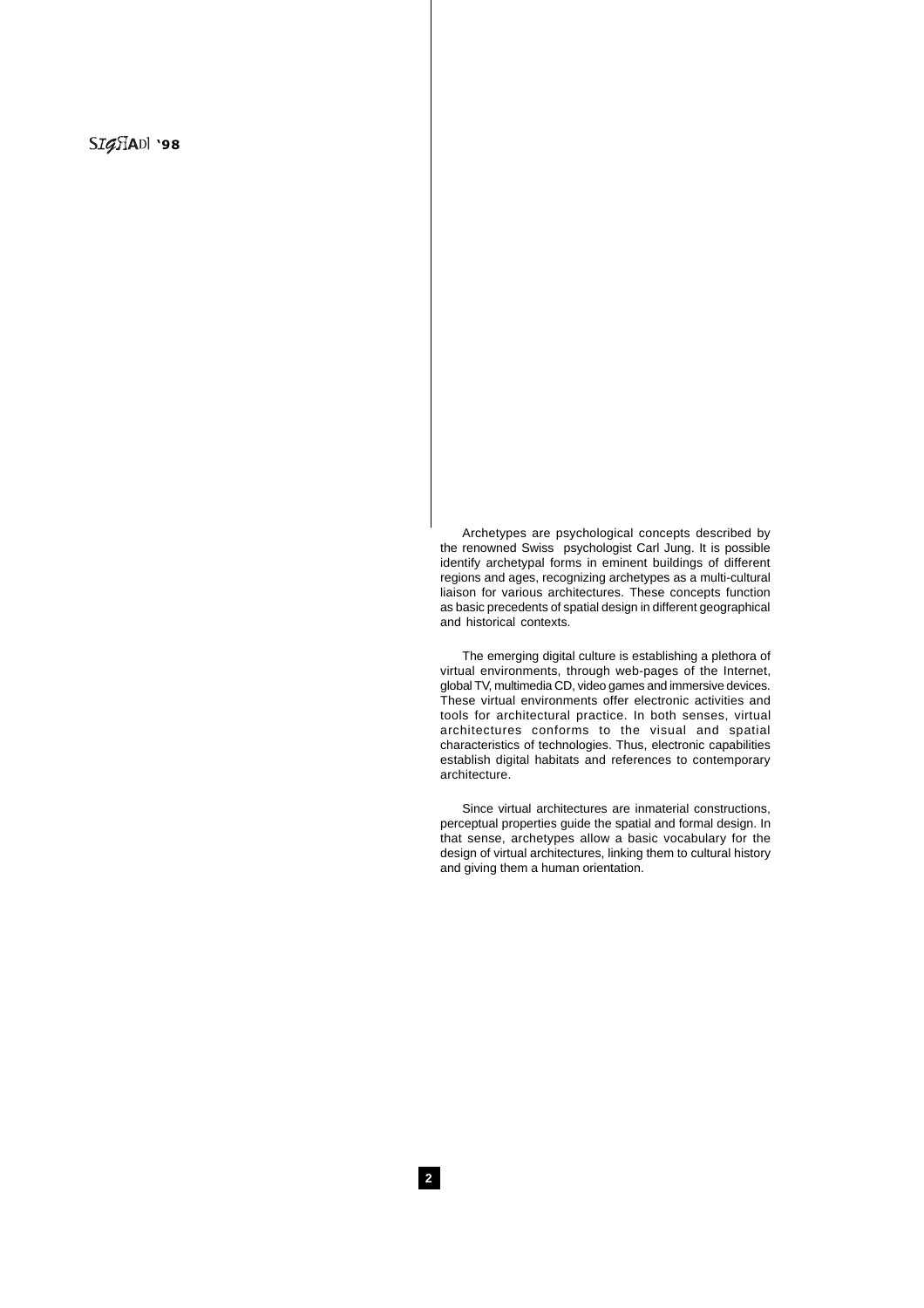# **Archetypes as precedent of virtual architectures**

**Arq. Elizabeth Bollinger**

Director Computer Design Center. College of Architecture. University of Houston. USA EBollinger@UH.EDU

#### **Arq. Rodrigo García Alvarado**

Depto. Diseño y Teoría de la Arquitectura. Universidad del Bio-Bio. Chile. rgarcia@ubiobio.cl

> Los arquetipos son conceptos psicológicos descritos por el renombrado psicólogo suizo Carl Jung. Es posible identificar formas arquetípicas en prominentes edificios de diferentes regiones y épocas, reconociendo los arquetipos como un vínculo multi-cultural en distintas arquitecturas. Entonces se puede inferir que estos conceptos actúan como precedentes básicos de diseño espacial en diferentes contextos geográficos e históricos.

> La emergente cultural digital está estableciendo una plétora de ambientes virtuales, a través de páginas Web de Internet, Televisión global, CD multimedia, video-juegos y dispositivos inmersivos. Estos ambientes virtuales ofrecen actividades electrónicas, así como herramientas para el trabajo arquitectónico. En ambos sentidos, las características visuales y espaciales de estas tecnologías conforman "arquitecturas virtuales". De modo que las capacidades electrónicas establecen hábitats digitales y actúan de referencia de la arquitectura contemporánea.

> Debido a que las arquitecturas virtuales son construcciones inmateriales, solamente las propiedades perceptuales guían el diseño formal y espacial. En este sentido, los arquetipos permiten un vocabulario básico para el diseño de arquitecturas virtuales, vinculándolas a la historia cultural y otorgándoles una orientación humana.

**3**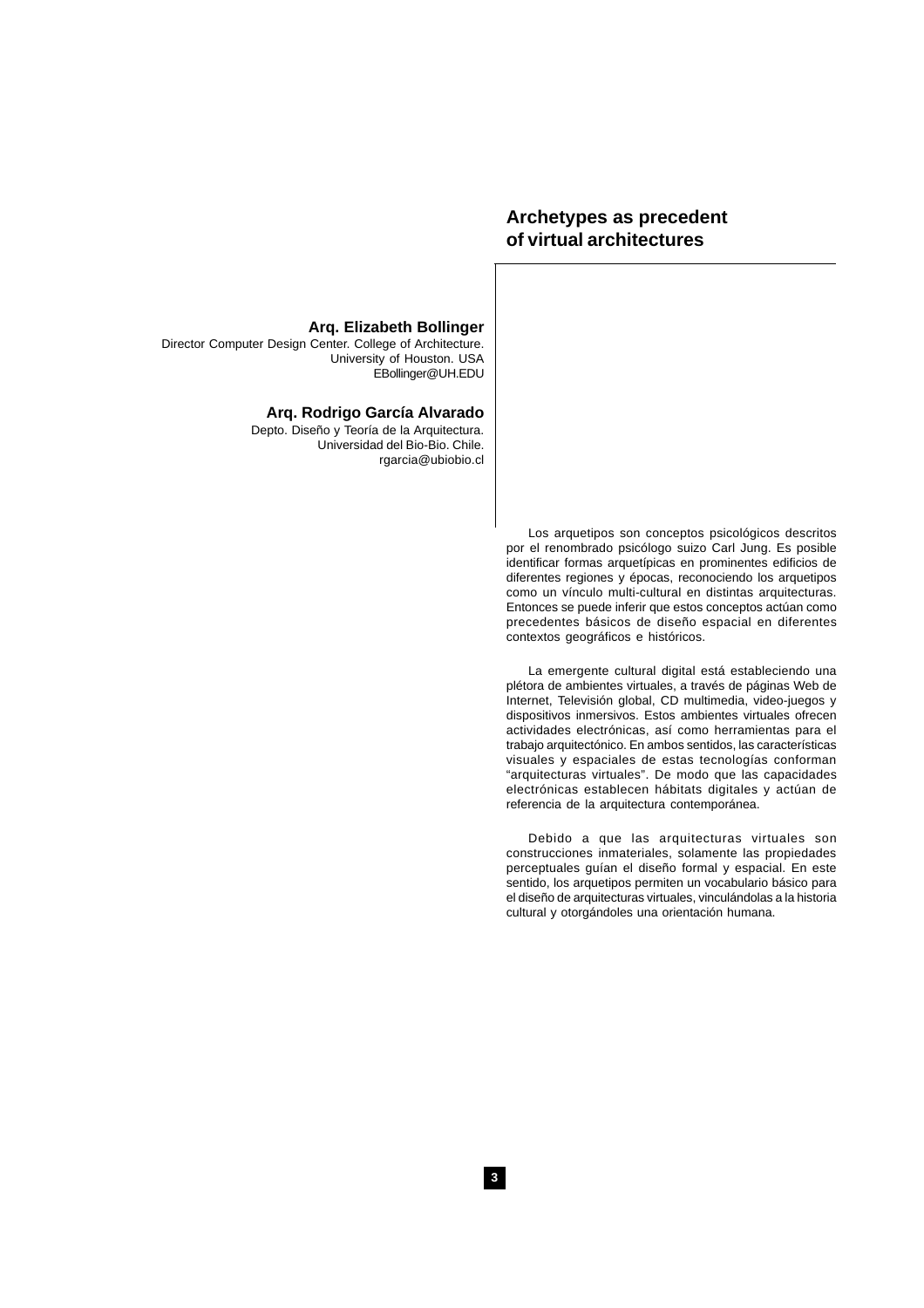# **SIGHADI '98**

#### **1. Archetypes in architecture.**

Archetypes are psychological concepts described by the renowned Swiss psychologist Carl Jung, like part of the "collective unconscious". These concepts are the sense of self, couple of animaanimus, mandala circle, quaternity, etc [Jung:1989]. It is possible identify archetypal forms in temples, public buildings, labyrinths and urban organizations of different regions and ages, like classical cultures, american civilizations and current architectures. Recognizing archetypes as a multi-cultural liaison for various architectures. Based on a common psychological background. Then, these concepts function as basic precedents of spatial design in different geographical and historical contexts.

## **2. Virtual architectures.**

Currently, the Internet has made popular the term "virtual" referring to different tasks assumed through Web-pages, like shopping, visit to museums or tourism, conceiving the network as a "virtual space" for communications and activities [Mitchell: 1995]. In the same sense, the global coverage of TV-channels like CNN, ESPN and MTV, is creating worldwide common places of information, and the multimedia-CDs are providing similar stages for interactive education. Also, computer graphic and video-games are building electronic worlds for entertainment and participation, and various immersive devices allow a full perception of synthetic surroundings [Bollinger and Hill:1993]. Thus a variety of technological advancements are providing increasingly many experiences of "virtual environments" in the current culture.

These technologies give to the practice of architecture new ways for communicating with clients as well as with members of the design team. They allow more possibilities to get information for the project and different media to simulate the building design. And there also exists a new market of electronic architectural models for TV sets and backgrounds of multimedia-CDs or environments of video-games [Bermudez and King: 1995].

Architectural information is established in electronic media as a reference for future buildings as well as for digital use. That information includes tridimensional geometries, material appearances, constructive details and spatial perceptions, constituting a complete architectural description and experience in digital media. Those "virtual architectures" are built through the capabilities and properties of the technologies, with additional data for the material construction, or exclusively the electronic destiny. In both cases, the constrains and possibilities of digital systems establish the procedure and scope of those architectures [Campbell:1994].

In that way, the electronic capabilities define the characteristics of designs. The complexity of shapes and appearances depends on the ranges supported by the developing platform or the reproduction media. That restricts the digital model and also influences the construction project.

The computational esthetic is observed in many drawings and built works of contemporary architects like Zaha Hadid, Bernard Tschumi, Eric Owen Moss, Morphosis and Peter Eisenman [Garcia: 1997]. In some cases there is not a direct use of electronic tools, but the search of advanced designs causes the architect to resort to digital shapes and images.

### **3. Design of virtual architectures.**

The virtual architectures built in electronic settlements are abstract constructions, without material reality or physical correspondence [Matthews]. The information is maintained in hardware, not altered by the amount or kind of information, and shown in ephemeris images. Thus the form and spatiality of designs exist only in the perception of user.

Without constructive elements or natural landscapes, the architectural experience is only the reception and interpretation of digital data. The perceptual properties of technologies guide the design decisions. Even in the models for real buildings, the digital representation is the complete